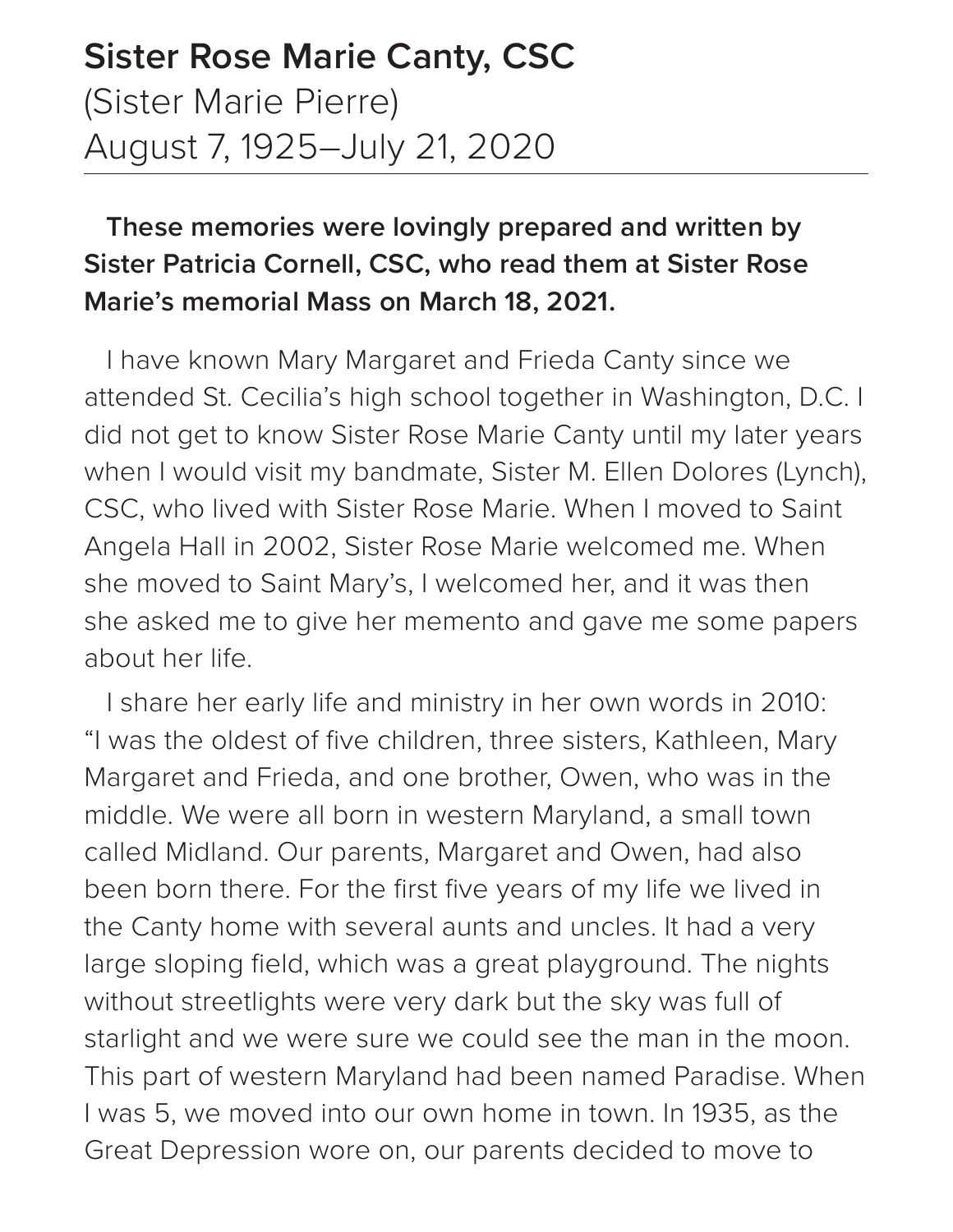Washington, D.C., where we also had family. There, at St. Peter School, we met and learned to love the Sisters of the Holy Cross, their friendliness and joyful spirit. This association was never broken. Owen attended Gonzaga (College) High School and the girls St. Patrick's and St. Cecilia's." Rose Marie entered the Congregation in 1943, received the name Sister Marie Pierre, and made first profession on February 2, 1946, and final profession August 15, 1949.

"After nine years teaching in elementary and secondary schools, I was sent to Dunbarton College as treasurer. For the next 31 years I was involved in financial administration of Dunbarton and Saint Mary's College as well as several stints on the Provincial Council as treasurer." We are indebted to Rose Marie for her financial expertise when hospitals and schools were being built in the Eastern Province.

At age 60, she began a new ministry. I quote her again: "In 1990, I was led to the social justice group, the Quixote Center. This was by far the most satisfying of all my ministries." I visited her during her work at the center and she was immersed in social justice issues with Sister Ellen Dolores, Rev. Bill Callahan and sisters of other congregations. She visited projects sponsored by the center in Nicaragua, which took her into hill country, traveling in the back of a truck over rough roads. Whether she participated in public demonstrations or less colorful activities, like stuffing envelopes trying to meet mailing deadlines, she was enthusiastic about her work.

In 1985, Rose Marie had the opportunity for a sabbatical in a hermitage. This was a significant time for her. During her later years, she often quoted her spiritual director while sharing what she had learned about herself. She loved solitude, kept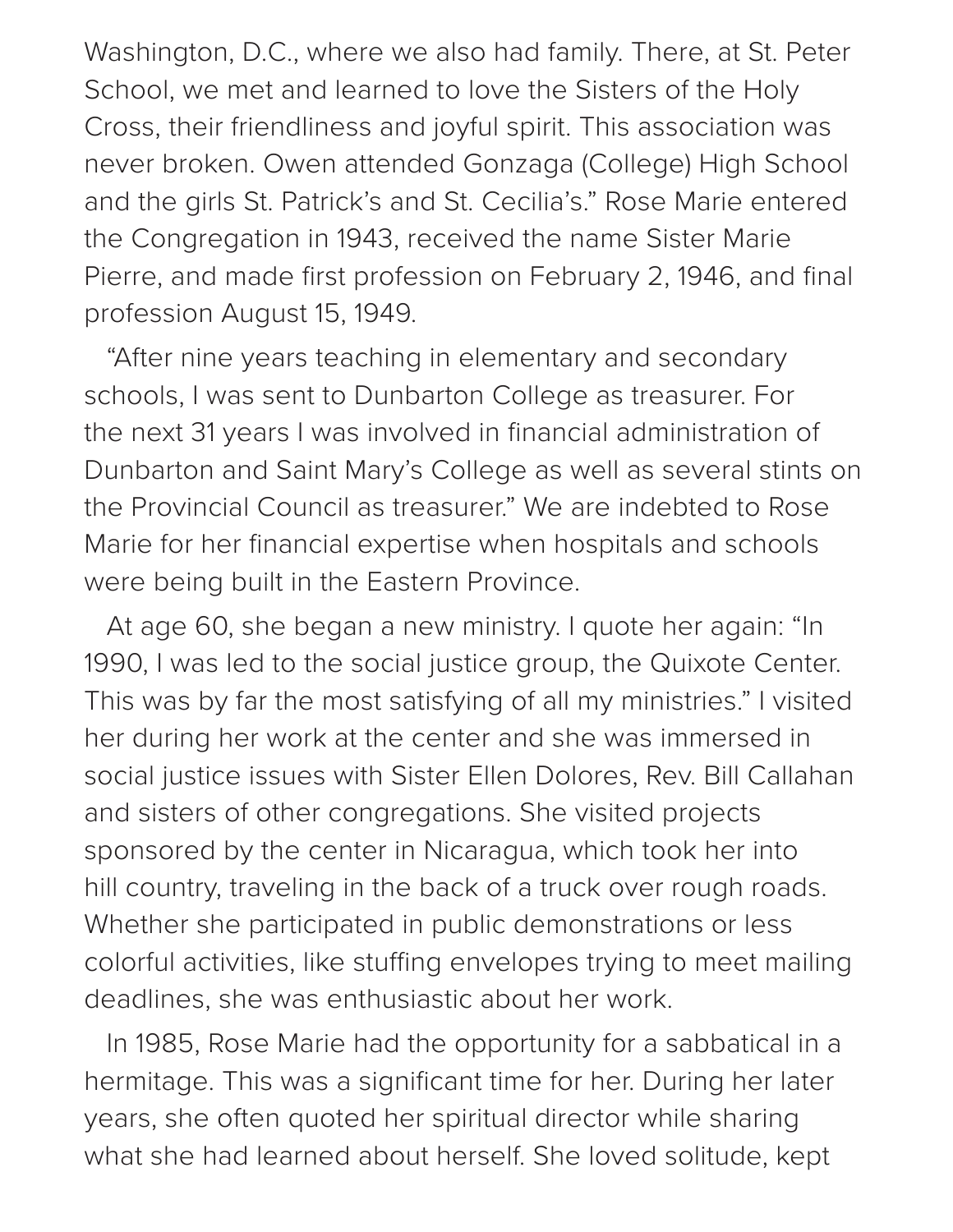journals of her life, and wrote poetry. I would call her a spiritual seeker. Some of her favorite authors were Pierre Teilhard de Chardin, Helen Luke, Thomas Berry, Diarmuid O'Murchu and John O'Donohue. Her article, "Gospel Women—A Reflection," for a Congregation publication, was published in 1996. She took Vatican II to heart and integrated her spirituality and justice practices. She was a pioneer and a prophet, since this was in the early years of systemic justice, before we had a congregational justice office. She loved nature, and for her to choose a green burial was a natural outcome of her values.

In 2007, at age 82, Rose Marie moved to Saint Angela Hall, Kensington, Maryland, and in 2014 to Saint Mary's Convent, Notre Dame, Indiana. Three months into her 90th year, she wrote that she would judge her health as good. She was able to navigate with her walker, and her greatest inhibition was her hearing difficulty and macular degeneration.

Over the years, she was close to her birth family of sisters and their children and grandchildren. Her large family was important to her and she was an important influence on them. I was privileged to be present at her 90th birthday party, when her sister, Mary Margaret, and many of her nieces and nephews came to Lakeside, Michigan, to celebrate with her with prayer and feasting of food and the beauty of nature. Since her death, I and several Holy Cross sisters gathered for a Zoom prayer service prepared by this extended family to honor her life.

As a way of looking over her life, I invite you to think of beautiful Russian nesting dolls. A small doll is covered with a larger doll, and this continues with another larger doll. Sister Rose Marie began her life before Vatican II and was competent in her financial ministry and had leadership positions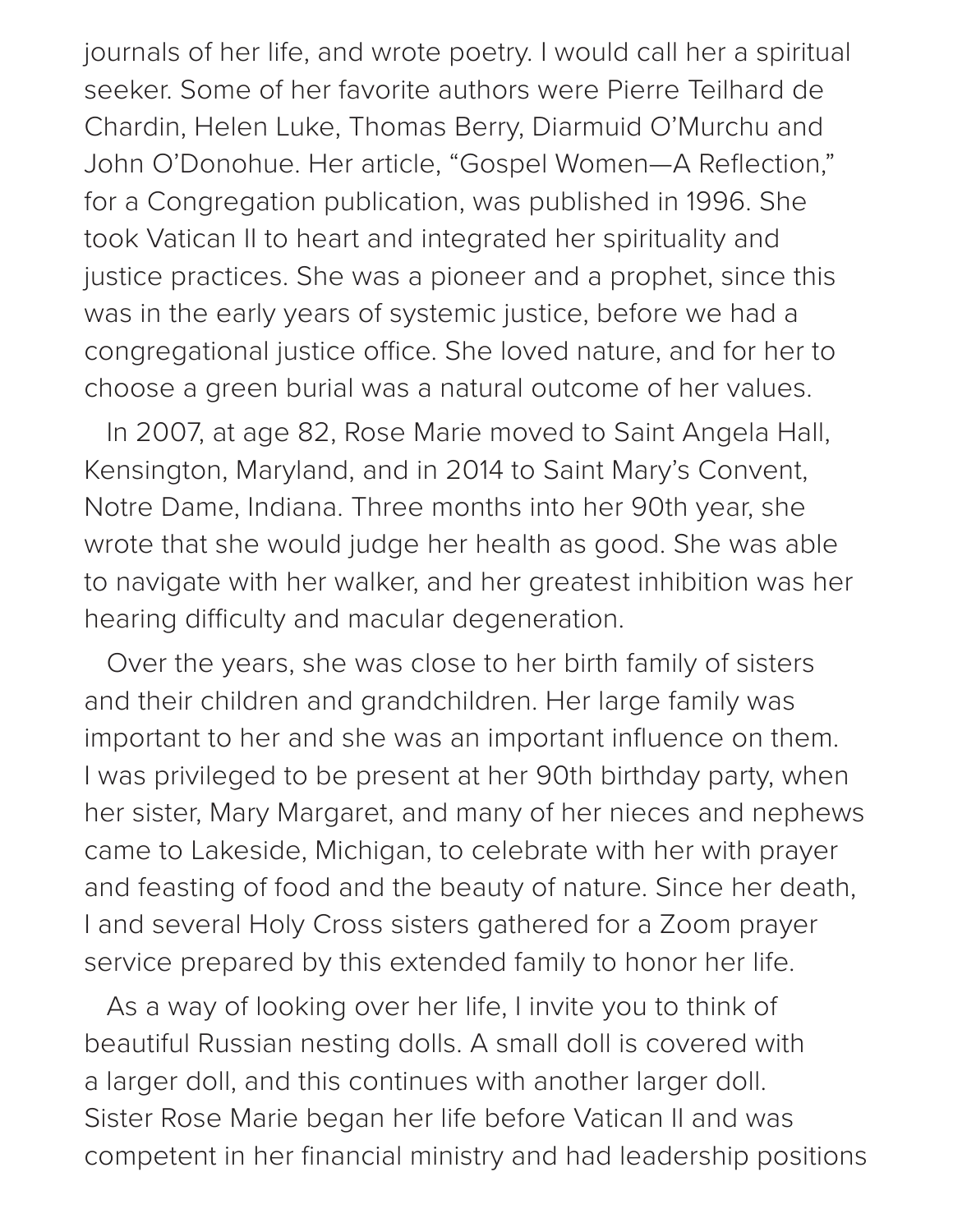in the Congregation. She had the ability to supervise and an innate ability to get along with people. Not losing those qualities, she expanded her knowledge after Vatican II when the Congregation was just beginning to be involved directly in structural social justice issues. She did not need to be "in charge" but was supportive of others in leadership. She worked together with sisters in other congregations and enlarged her vision of the world and women in the church. Then, as she aged, she faced physical challenges with grace. She grew in her contemplative life, recognized that religious life was calling us to live in the "middle space," and expanded her consciousness of evolution until she was called to her eternal home on July 21, 2020—to Paradise. The Russian dolls express her lifelong spiritual quest. She kept her original faith, but it expanded to include a wider growth.

I think Sister Rose Marie's poetry expresses her soul-nature and I share one of them.

## **Perhaps**

I would like to be someplace where there is a meadow and where I could see the sea and hear it lapping against a sandy beach.

And I would like it to be autumn with lovely cool air, but warm enough to have a picnic lunch at the beach or on the rise of land close by.

I would have a horse, if I could, but at least a bicycle and I would walk in the woods and along the beach.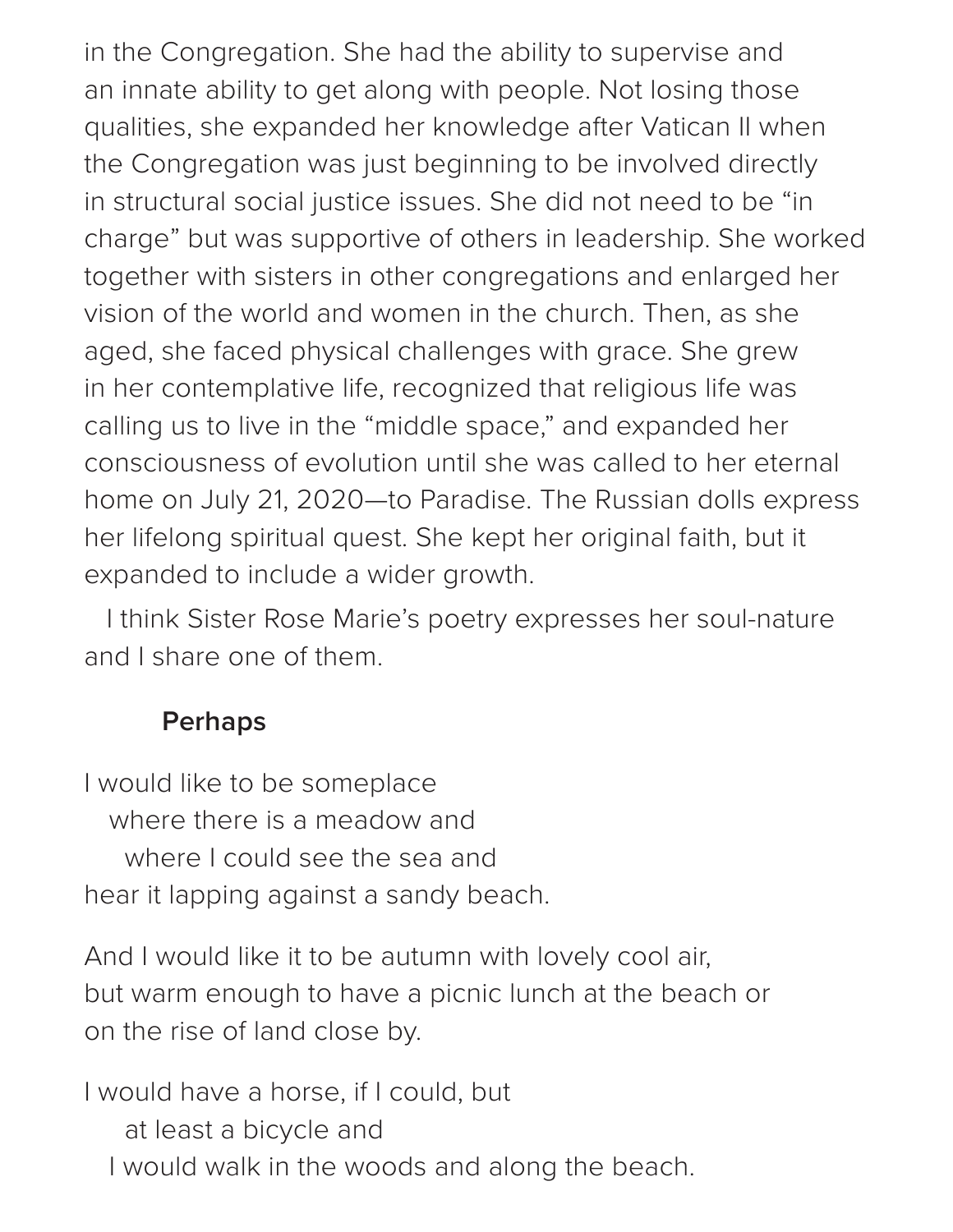And I would have a chair that just fits and sit and read and nap and pray and write and paint.

And my soul would thus be filled with peace.

My mind would clear,

my body would have energy and

I could perhaps return to the sick and

the dying and the hurting ones.

I could perhaps endure the news broadcasts of wars and killing and abuse.

I could perhaps even have hope for

the Church which I love and which is falling apart.

I could perhaps have the courage to be a "scandal" and a "heretic" if need be. I might even have the courage to stand up and be counted. Perhaps then I could hold it all.

Perhaps the God – and God is Love – who is not at the Center of my being, but at the Center of the Center which, even I, in my own being, find it hard to penetrate.

Perhaps this God, if I were to ask, would be for me cool breeze of autumn, sweet sound of the sea at least for awhile.

**–Rose Marie Canty 8/17/93**